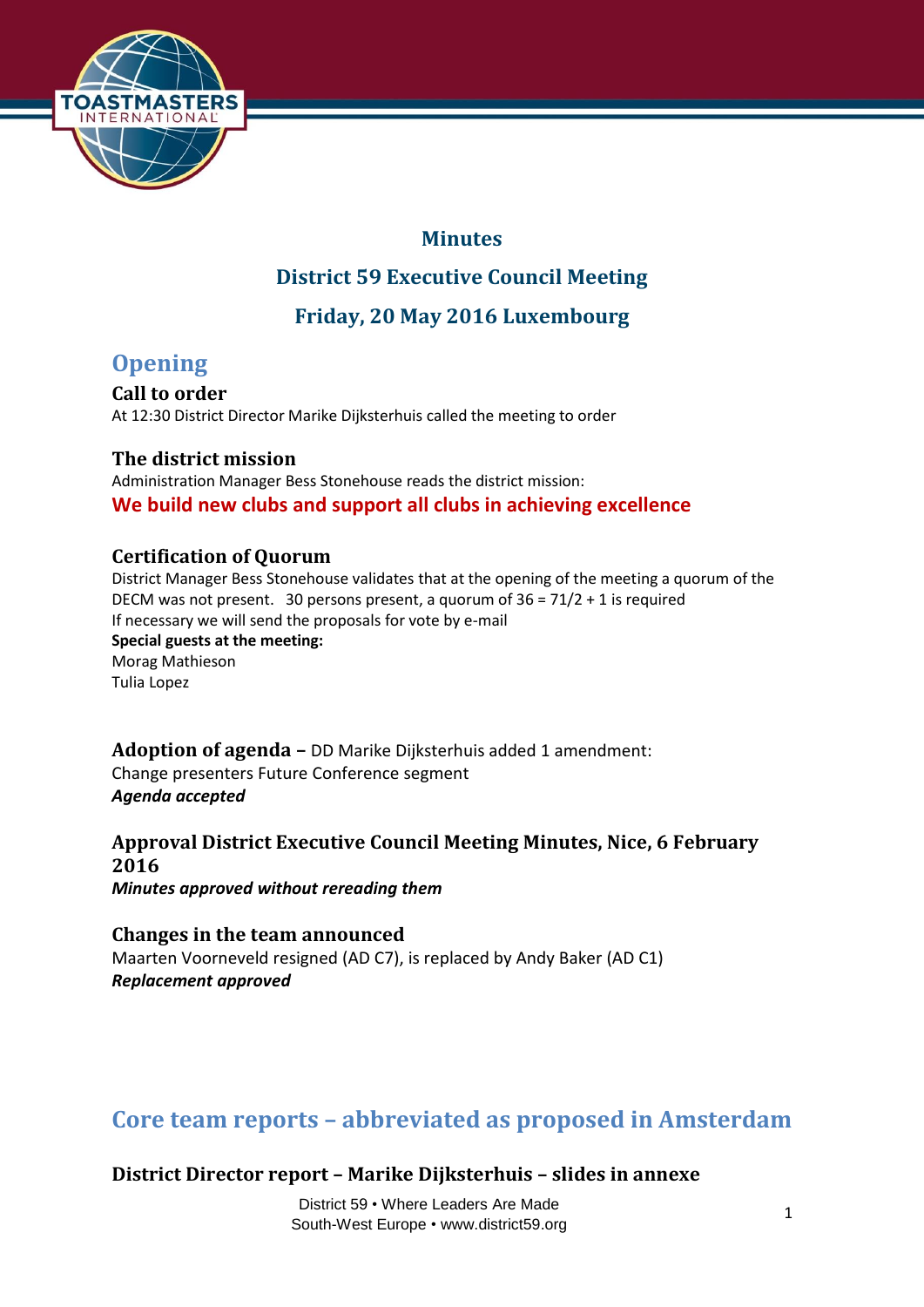District Motto and Dashboard

Manie Conradie adds advice for handovers, guidance on club visits. Felicitations for individual and joint achievements.

### **Subcommittee Reports**

#### **Alignment – Marike Dijksterhuis**– Slides in annexe

Being presented here in order to vote at DCM

Overview, detailed look at Divisions

Andy Baker proposes to invert Fast and Ricoh in the proposed alignment of areas C1 and C7

Motion seconded, no opposition

Jaap - noticed with Div E has a problem withthe number of clubs per Area, prospective clubs should add the necessary clubs for Area alignment,

Ulrike – mentions two prospects are in the pipeline.

Emilia Fossati - Div K, French prospect club is doing well, likely to charter in July; Challenge in Madeira, dues not paid; Marike suggested trying to convince them of the benefits of the club being in good standing

#### *Motion to recommend the District Council to adopt the Alignment 2016-2017 as presented with the amendment regarding C1 & C7*

*Andy Baker makes the motion, seconded, approved*

### **Nomination Committee– Jaap Russchenberg - slides in annexe**

Felicitations for hard work and devotion Explains the bylaws and timeline 76 positions nominated One change (Siegfried Haack has withdrawn) Candidate roster for DCM election, and Core and Area appointments Duarte Gouvea - asks what are the criteria for nomination? Jaap- Qualifications, interviews, secret vote; all nominated candidates got majority vote

### **Reformation – Morag Mathieson –slides in annexe**

Marike introduces procedure: Proposal will be accompanied by our votes in the DECM and the DCM District 95 also voted The entire package including debate points will be sent to BOD for approval Nacho Arenas –We should remain independent in our recommendations; BOD is responsible for making a decision based on that?

Morag: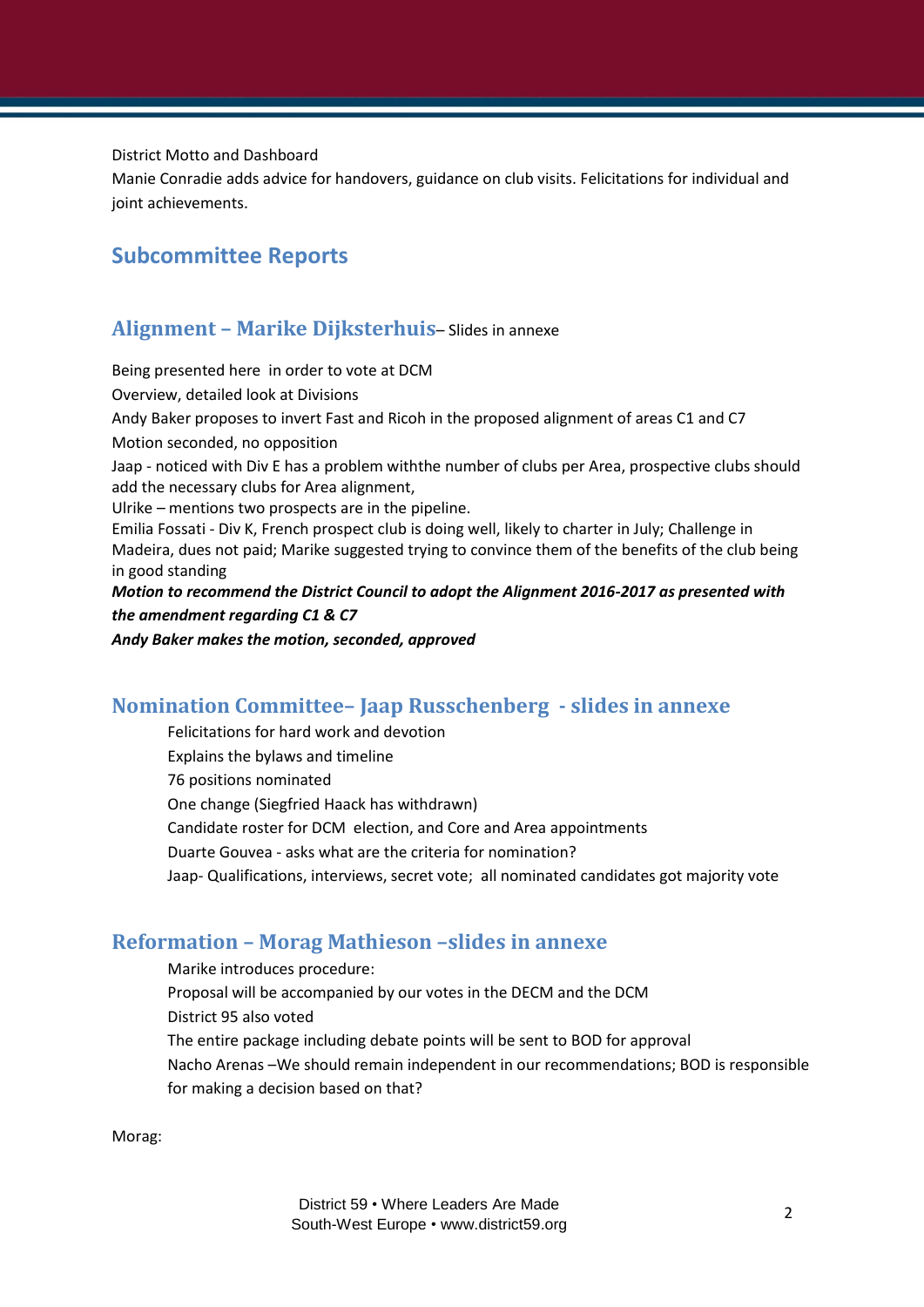Growth has been so accelerated that the BOD assigned a joint reformation committee 59 & 95 to address the situation.

The committee is required to report to the district executive committees and district councils of both districts and TMI; the District Council is the only body that may decide on the recommendation and vote for it.

Task was to conduct a needs analysis, in line with policy and sustainabilaty to avoid another reformation too soon. Work from Sept 2015-January 2016, proposal was presented in Nice. Basic principles ex: geographical proximity should be a factor, financial stability, leadership availability, include countries that are not necessarily part of Districts. Only 3 countries made their desire to join known: Croatia , Cyprus, FYR of Macedonia. Some remain non-affiliated to a district.

Q: François M - Serbia is still in Red, must be changed

Q: Nacho A – Maybe we could postpone this decision in order to make conditions to grow all Districts for a few years to a sustainable and credible level. The entire District is not growing as much as projected. We lose a selling point for TM by going to a relatively smaller audience per District, today we have -2 % growth, we should be at +8 % growth

Emilia: We may lose an area in Division K

Marike: It's not a problem to convey our concerns along with the proposal.

#### *Motion to adopt by Marcel Damen, seconded*

Nacho wants DECM to vote on a specific proposal regarding the slower growth today, to avoid discussing this in the broader audience of the DCM,.

*Duarte:* explains that the procedure must be decided upon in order to offer comment and discussion

Morag : Raises again that the Executive Committee is not the decision making body in this case Marike: Can we recommend this proposal as prepared, with a record of what was discussed in DECM in light of current figures?

Procede to vote for original motion.

- 1 opposed
- 6 abstentions
- 24 in favour

Discussion:

Nacho Arenas proposes to present to DCM to vote saying we have doubts on present growth figures being used. We think the effective date of reformation should be reconsidered.

Ulrike Laubner: Remarks that a Yes or No vote is required, can we simply vote to delay implementation if the numbers do not support the projections? Chantal Evertzs: If there is a NO vote, at least these concerns should be noted Crista Filip: The split will happen anyway, this is simply a matter of timing.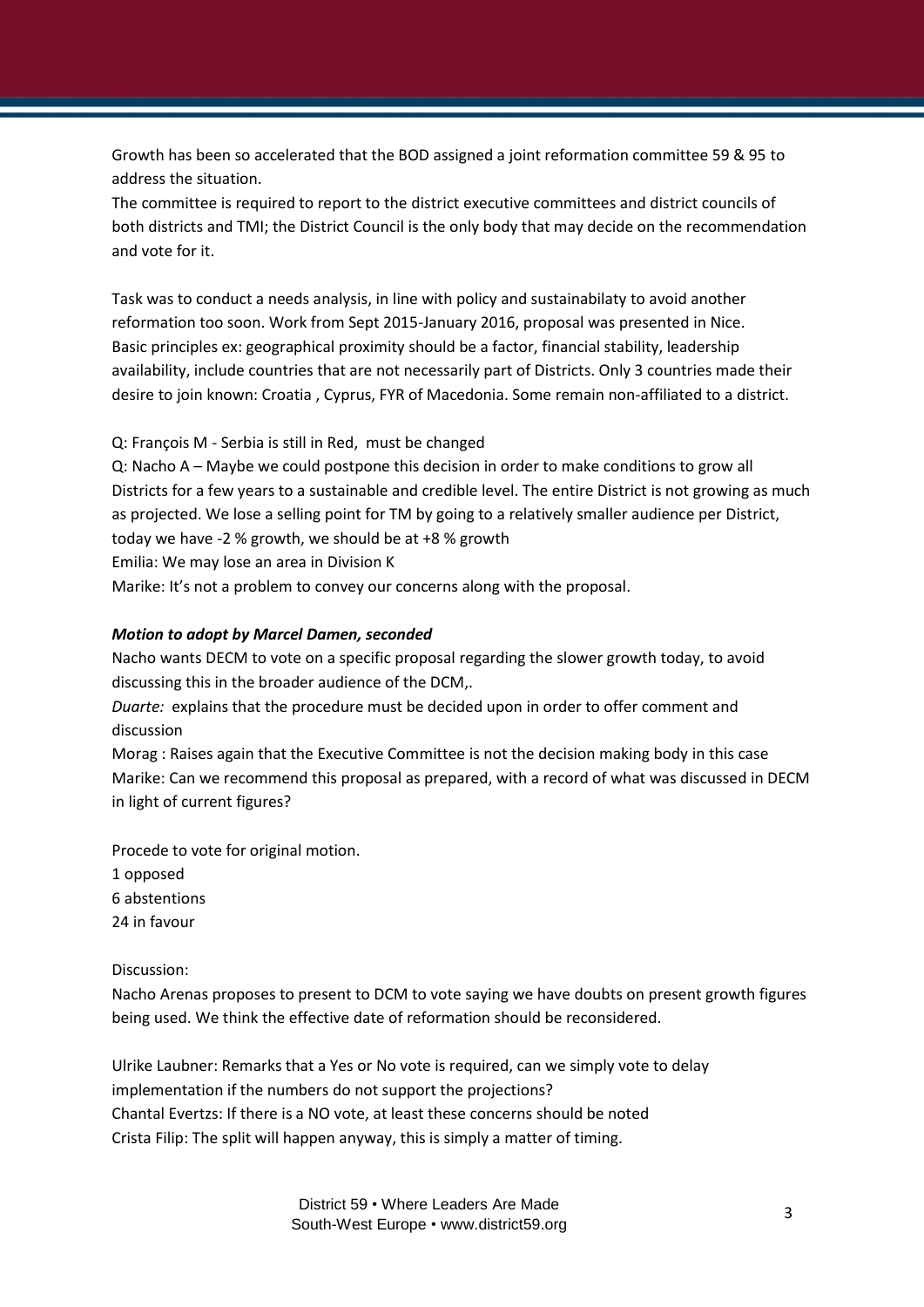Marike: Do we want to give an opinion of DEC members present or not? No vote as no quorum Manie: Will we see report before it is sent to BOD?

Morag: You will see the minutes of your meeting, take it on trust that we will report accurately what was said.

Motion: No motion proposed…Nacho proposes he simply wants to bring lucidity to voting procedure at the DCM

Jaap asks that he prepare his motion, Nacho agrees to word it in advance to prepare a slide

#### **Future Conferences –**

**Madrid** will present update at DCM

**Cécile Basten-Rémy, Tulia Lopez** present Spring 2017 in Wintherthur (for Carina Schey), Video presentation, and animation by the ladies!

Switzerland known for its neutrality, a good metaphor for uniting fun times, languages, diversity Team Winterthur invited on stage for a round of applause.

Motion to recommend the DC to adopt the proposal to have Spring 2017 in Wintherthur, Switzerland

#### *Andy Baker makes motion, seconded*

Question regarding costs, Ulrike says early bird is at 120 $\epsilon$ , regular 150 $\epsilon$ , costs should be less than Luxembourg, (Airbnb is at +/-25€, sponsoring) aiming at 300-400 people for the best event possible

#### *Show of hands in favour of recommendation to DCM - approved*

## **Division reports: - All slides (when presented) are included in the appendix**

#### **Div A- Sylvie Klajman**

**Team tools and development.** Cooperation was the main theme, intercultural links (15 nationalities present), Newsletter ZoomIn in FR and ENG for the better understanding of all members.

#### **Div B – Crista Filip for Sandra Lizioli**

Amazing TLI where free speaker brought simplicity to our presentations. Very challenging geographically (linguistically). Enjoy life!

#### **Div C – Marcel Damen**

Biggest Division for the moment, talking about splitting into 2 or 3, have decided now is not the time. Starting to think about how to do it…

2 new clubs, one business and one community, 32 clubs, 7 Areas, more than enough leaders to step up, 200 new members in the Division, over 800 in the NL.

Wonderful Evaluation workshop, 60 people, all-day event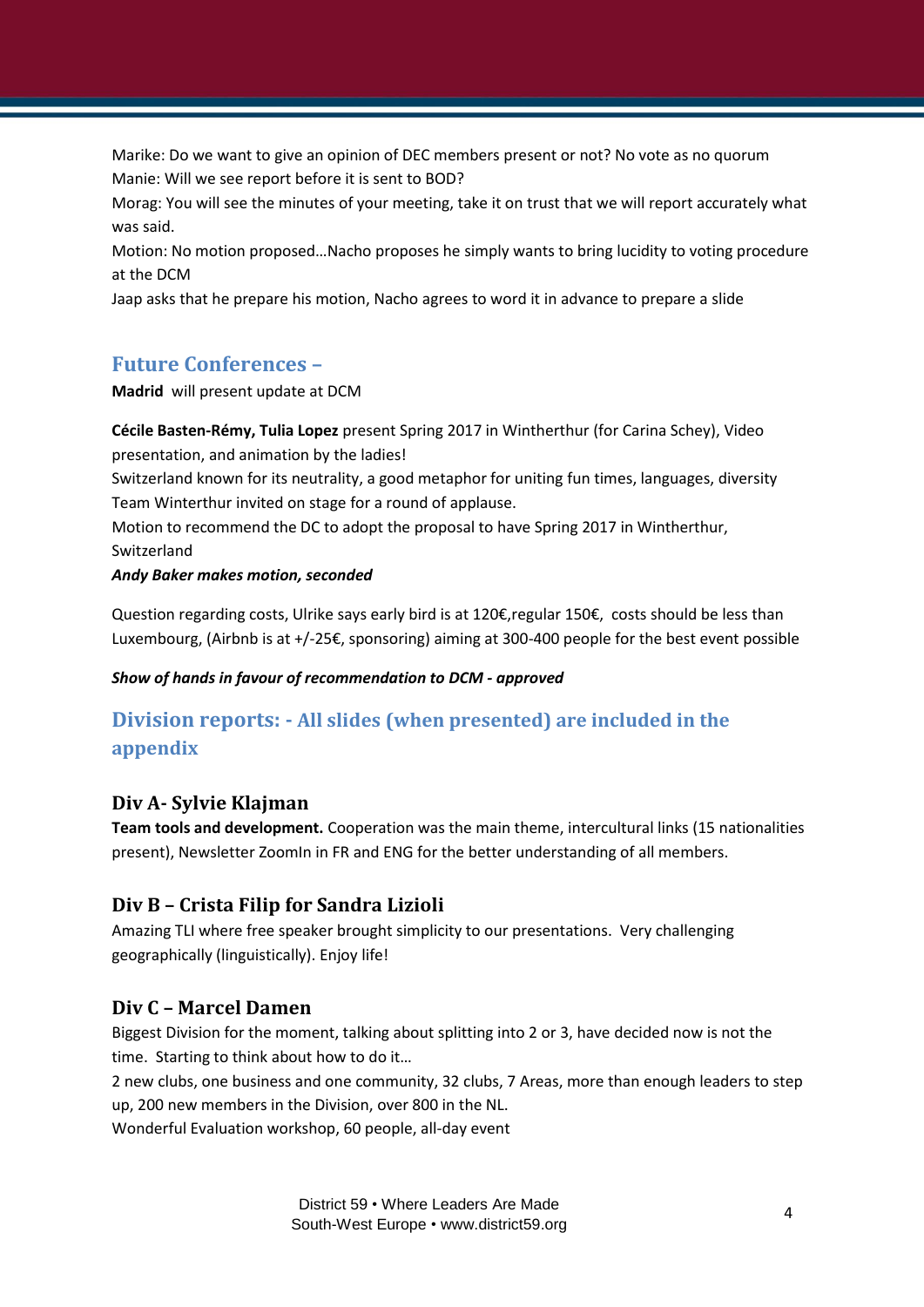### **Div D– João Antunes –no presentation**

#### **Div E– Ulrike Laubner**

More than 1200 members in Switzerland, we have lost some corporate clubs Less resources, but better events TLI in Berlin was a big success, great quality speakers Advice: If you need additional people, interview them for skills and a smooth working experience

#### **Div F– Siegfried Haack**

2 Glasses by the bed, one empty, one full. In Div F we were very thirsty this year. Worked as a team in Division. Club, Area and Division are much easier to administrate if everyone is in the same chain. Chartered Sophia Antipolis club (very proud) Advice: Create a dynamic team

#### **Div G – Francesco Fedele – slides in annexe**

Wanted to do TOO MANY THINGS, advises taking out 2/3 of what you propose. Start planning now. Tall Tale Contest open to non-TM's in Rome, 90€ including lunch and dinner, to have a full day of learning in summer school. Appeal for volunteers

#### **Div H - Nacho Arenas**

No metrics…just have to support clubs and areas, no real duties but to support…his role model showed him how to oversee and inspire and help. Great results, TLI working well, conferences in North and South

#### **Div I – Robert Dohrendorf**

WE managed to create a new core, NW Switzerland, an esprit de corps. Very good collaboration to achieve good work.

### **Div J – Caspar Horne**

SOAR like a jet! we were one big Division, then smaller. Not enough energy on this scale!! Organised a huge TLI with 3 Divisions. Great hosts for contests (hotel school), organised wine tasting workshop.

3 Distinguished Clubs last year, then 7 this year, 2 new chartered clubs, will be Presidents Distinguished Division

#### **Div K – Emilia for Joan Fabregat**

Action, Change, Think. Explained her experience of a difficult contest organisation. Her learnings. 5 clubs, 3 corporate, they all competed. 20 volunteers!

Proud of their parties, (twice as many as contests)

Rise and Shine, banner became part of the club identity, club now has 28 members, Presidents Distinguished Club.

> District 59 • Where Leaders Are Made South-West Europe • www.district59.org